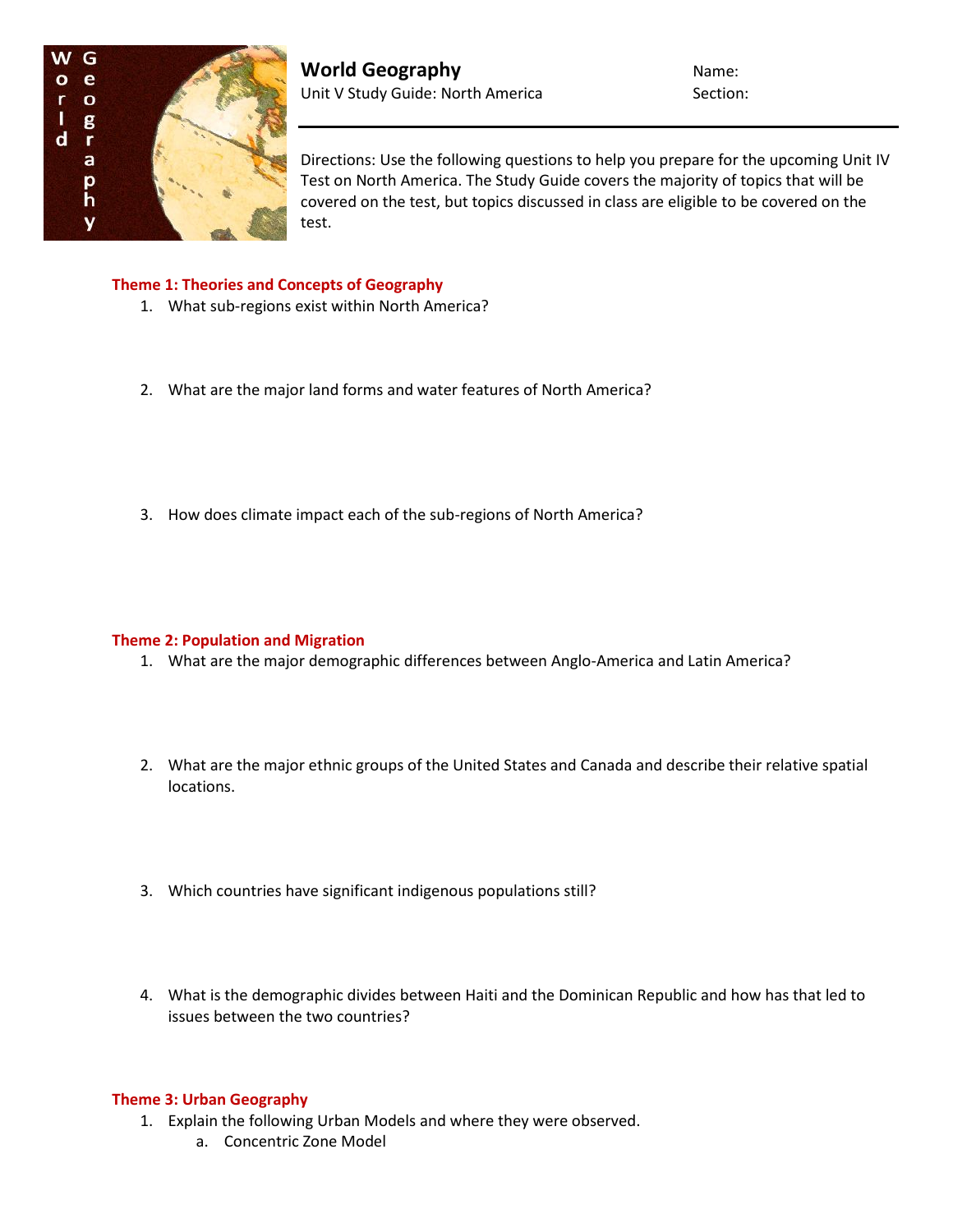- b. Hoyt/Sector Model
- c. Multiple Nuclei Model
- d. Peripheral/Galactic City Model

# **Theme 4: Agriculture Geography**

- 1. What are the major agricultural regions of North America and where are they located?
- 2. Explain the differences in Agriculture between Anglo America and Latin America
- 3. How did Mexico benefit from the "Green Revolution"?
- 4. What are the dangers to the Rainforests in Central America and how does its decline impact the region agriculturally and from a resource standpoint?
- 5. Where is plantation agriculture most common and what types of crops are being produced?

#### **Theme 5: Industrial Geography and Development**

- 1. When did the following regions industrialize? How? Where within? And what specific industries?
	- a. United States
	- b. Canada
	- c. Mexico
	- d. Rest of Central America
	- e. Caribbean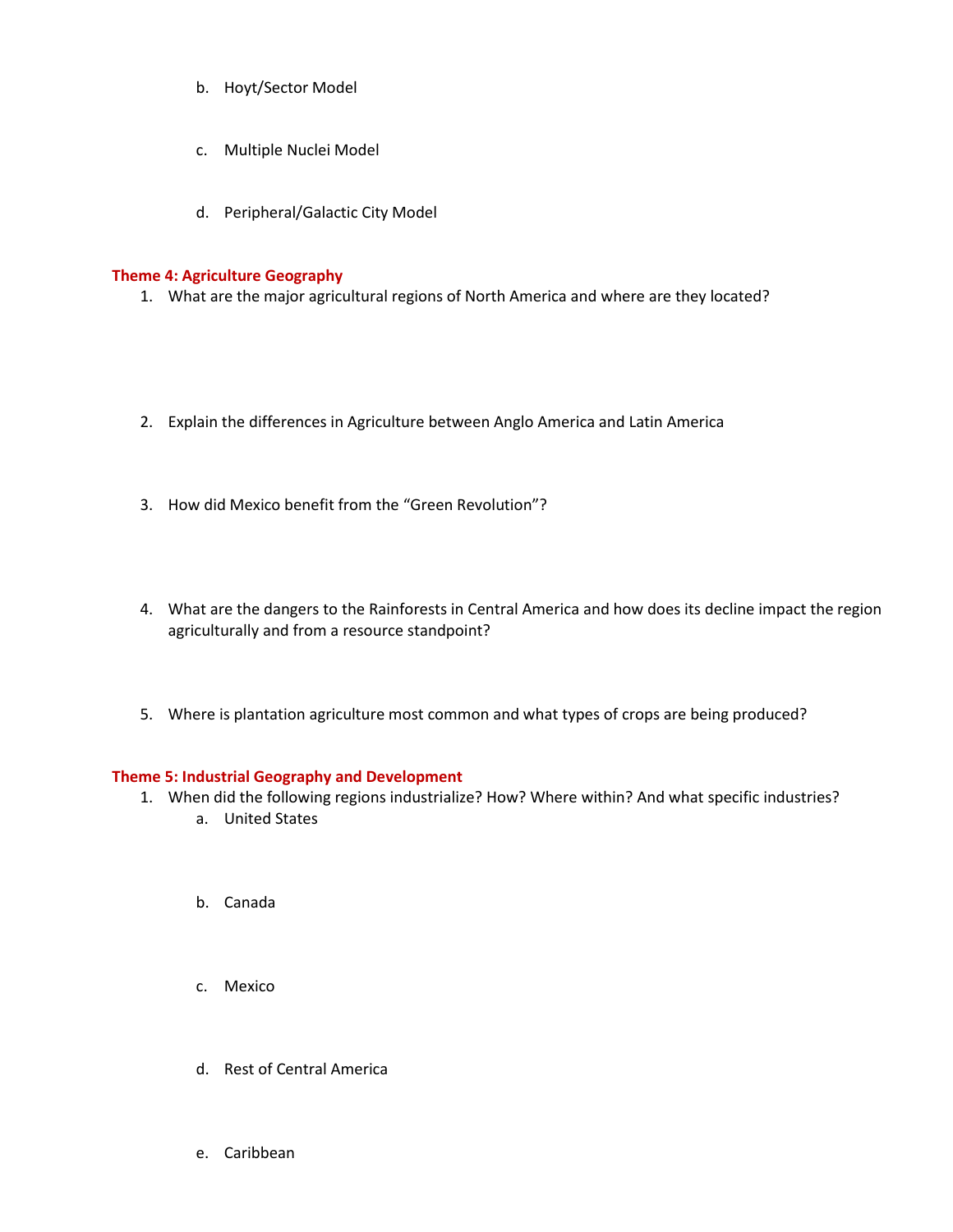- 2. Explain each of the following surveys and where they are located.
	- a. Long-Lot
	- b. Metes and Bounds
	- c. Range and Township
- 3. Explain the features of the following Rural Village Structures
	- a. Linear Village
	- b. Grid Village
- 4. Explain the connections between Banana Republics to development, or lack thereof.
- 5. What are maquiladoras and how do they work with NAFTA to encourage economic connections between the United States, Canada, and Mexico? How is it beneficial or detrimental to those states?
- 6. What role do corporations, like Coca-Cola, have in the economic development of Central America?

#### **Theme 6: Cultural Geography**

- 1. What are the major cultural differences between Anglo America and Latin America?
- 2. What are the cultural ties that North America has to the European cultures? List and explain at least 6. a.
	- b. c. d. e. f.
- 3. How has globalization impacted the culture of North America? Who are the biggest contributors and how? Use examples of products or activities that have contributed to this process.